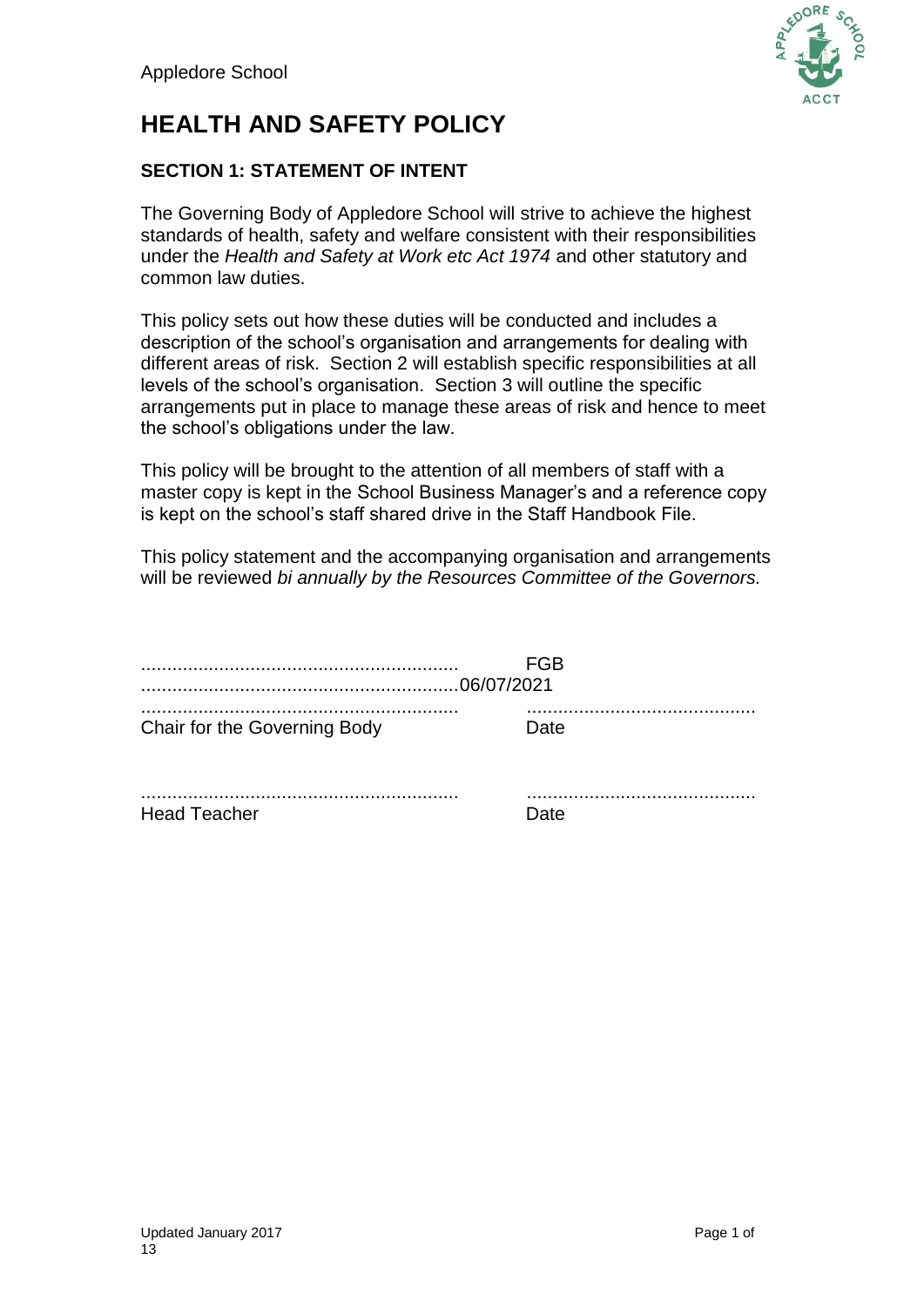

# **SECTION 2: ORGANISATION**

## **The Duties of the Governing Body**

- To produce and regularly review the Health & Safety Policy for the school. This policy will reflect the requirements of the *Health and Safety at Work etc Act 1974* by outlining arrangements to ensure, so far as is reasonably practicable, the health, safety and wellbeing of staff, students and others affected by the organisation
- To monitor both compliance with, as well as the effectiveness of, this policy
- To provide adequate resources to meet the school's legal responsibilities as well as compliance with this policy
- To assist the Governing Body in discharging its legal obligations, the school has appointed the Health, Safety & Wellbeing Service as its 'competent person' as defined by the Management of Health and Safety at Work Regulations 1999
- The specific arrangements adopted will be quided by the Health, Safety & Wellbeing Service's Health & Safety Guidance Notes.

## **The Duties of the Head Teacher**

The Head Teacher has day-to-day responsibility for health and safety management and will take all reasonable practicable steps to secure the health and safety of students, staff and others using the school premises or participating in school sponsored activities.

In particular, the Head Teacher will:

- Ensure that suitable and sufficient risk assessments of work activities are undertaken, that a written record of the significant findings of these assessments is kept and that these assessments are subject to regular review
- Co-operate with the Governing Body to ensure that this policy and its associated arrangements are implemented and complied with
- Communicate the policy and other appropriate health and safety information to all relevant people including contractors
- Report to the Governing Body on health and safety performance and to monitor both compliance with, as well as the effectiveness of, this policy
- Ensure that the premises, plant and equipment are maintained in a safe and serviceable condition
- Report to the Governing Body any significant risks or policy requirements which cannot be met within the establishment's budget
- Identify the training needs of staff and hence ensure that they are competent to carry out their roles and are provided with adequate information, instruction and training
- Ensure consultation arrangements are in place for staff and their trade union representatives
- Monitor purchasing and contracting procedures to ensure health and safety is included in specifications and contract conditions
- Receive reports from enforcement officers and advisory bodies and, where appropriate, take relevant actions to address issues raised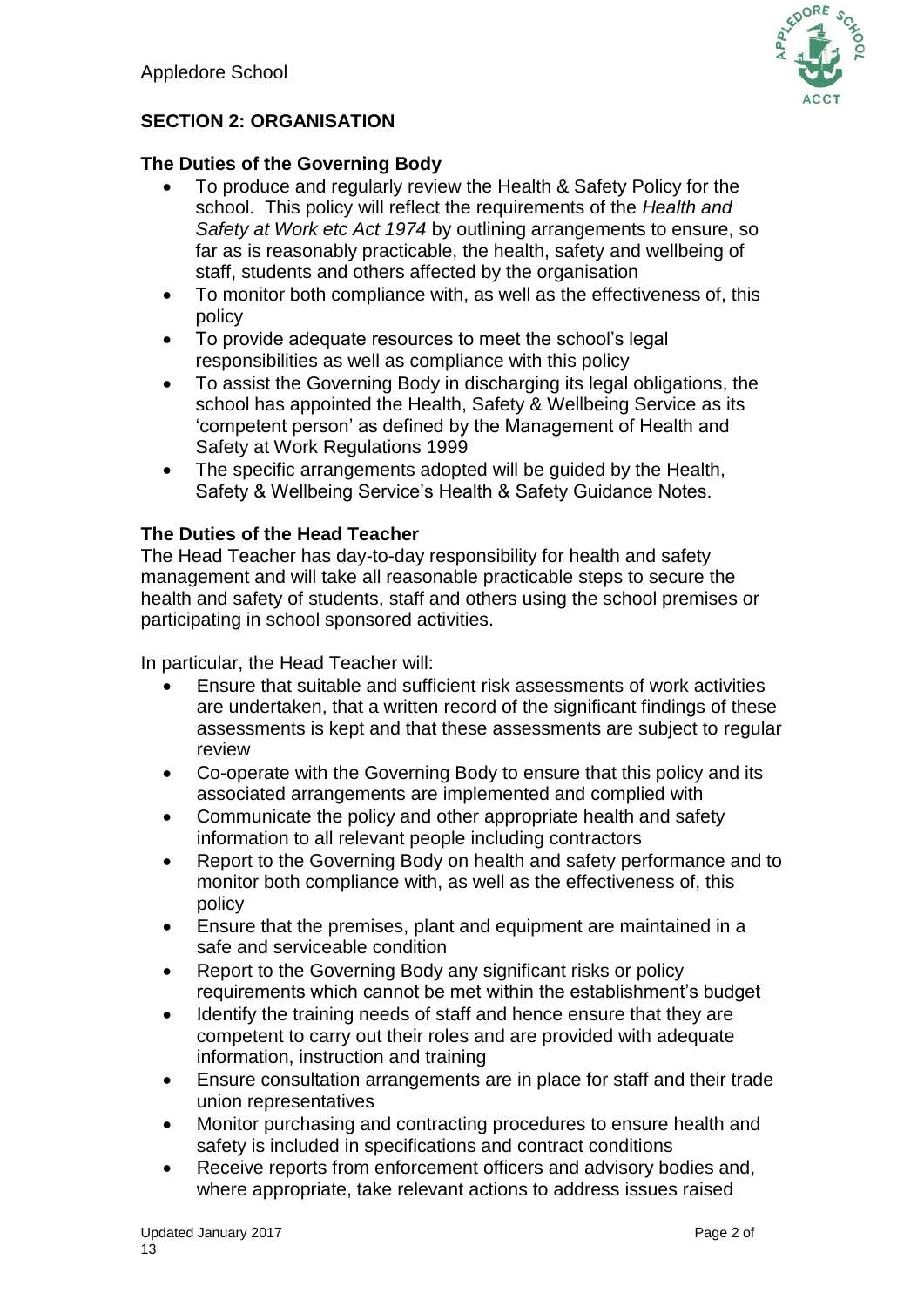

• Promote a positive health and safety culture by leading by example

Whilst overall *responsibility* for health and safety cannot be delegated the Head Teacher may choose to delegate certain *tasks* to the Health & Safety Coordinator.

The role of Health & Safety Coordinator for the School has been delegated to Annemarie Bettiss.

## **The Duties of the Health and Safety Co-ordinator**

The health and safety co-ordinator has the delegated task of assisting the Head Teacher discharge their duties in relation to day-to-day health and safety management.

To do this the health and safety co-ordinator will:

- co-ordinate and manage the risk assessment process for the school
- co-ordinate general workplace monitoring inspections and performance monitoring processes and report findings to the Head Teacher and Governing Body
- coordinate records of external inspections and maintenance to plant or facilities and ensure that remedial actions identified are either addressed without delay or brought to the attention of the Governing Body if funds are not available
- assist with the identification of training needs and training delivery across the school to ensure that staff are adequately instructed
- collate accident and incident information and, when necessary, carry out accident and incident investigations
- arrange periodic health and safety audits and liaise with the Head Teacher and Governing Body in relation to findings and any associated remedial actions

The *Kitchen Manager and Caretaker* have specific delegated tasks in relation to health & safety management within their department areas*.* They must ensure that:

- Risk assessments are undertaken for the work areas for which they are responsible and that identified control measures are implemented
- Appropriate safe working procedures are brought to the attention of all staff via appropriate instruction and training and are enforced effectively
- They take appropriate action on health, safety and welfare issues referred to them, informing the Head Teacher or Governing Body of any problems they are unable to resolve within the resources available to them
- They carry out regular inspections of their area of responsibility and report / record these inspections to the Head Teacher or Governing Body
- All accidents (including near misses) occurring within their area of responsibility are promptly reported and investigated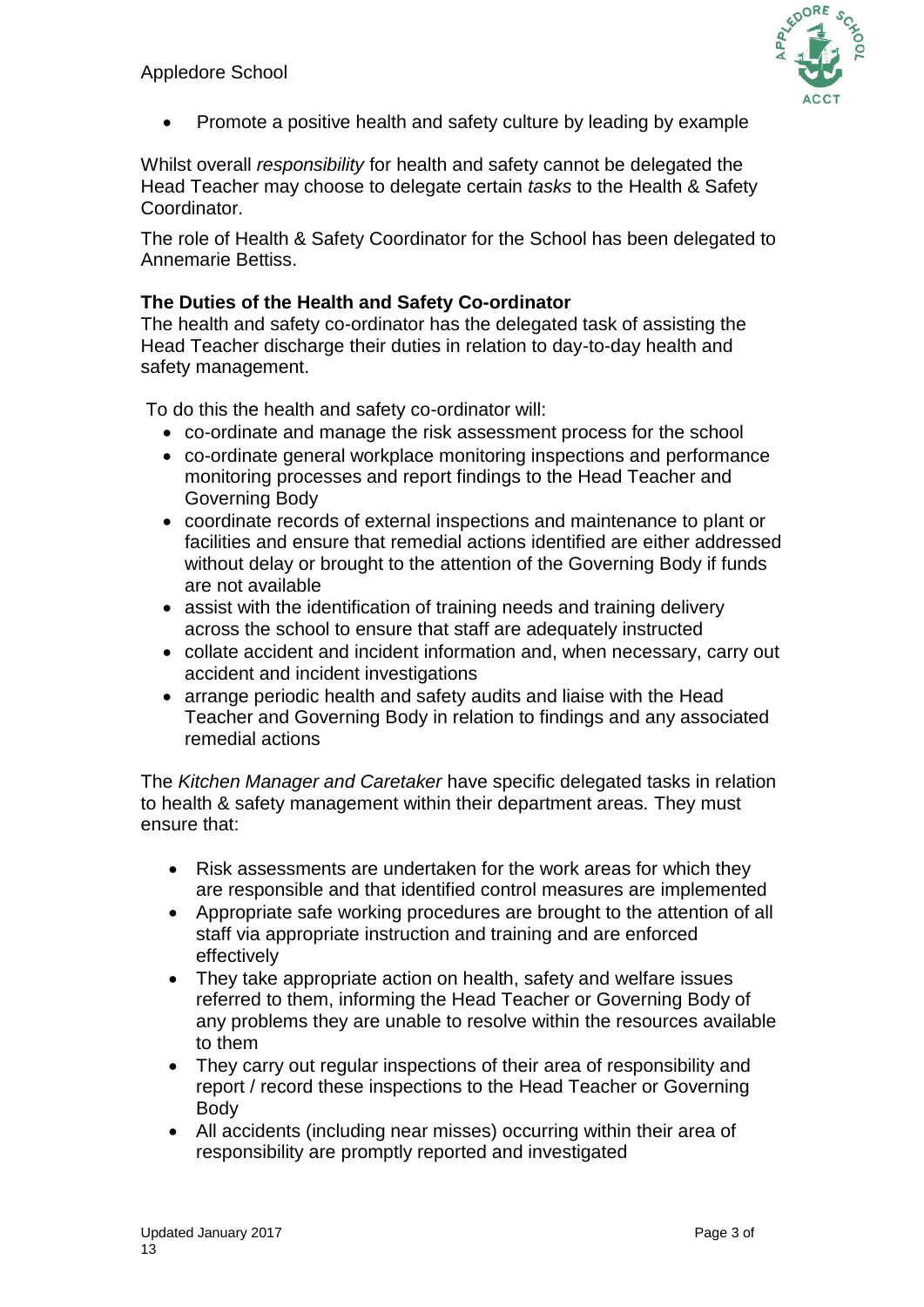

## **The Duties of all Members of Staff**

Under the *Health and Safety at work Act etc 1974* all employees have general health and safety responsibilities. All employees are obliged to take care of their own health and safety whilst at work along with that of others who may be affected by their actions. This also applies to volunteers who are under the control of the School.

Specifically, all employees have responsibility to:

- Take reasonable care for the health and safety of themselves and others in undertaking their work
- Comply with the school's health and safety policy arrangements at all times
- Report all accidents and incidents in line with the reporting procedure
- Not intentionally interfere with or misuse any equipment or fittings provided in the interests of health safety and welfare
- Report all defects in the condition of premises or equipment and any health and safety concerns immediately to their line manager
- Ensure that they only use equipment or machinery that they are competent / have been trained to use
- Make use of all necessary control measures and personal protective equipment provided for safety or health reasons

## **Pupils**

Pupils, in accordance with their age and aptitude, are expected to:

- To exercise personal responsibility for the health and safety of themselves and others
- To observe standards of behaviour and dress consistent with safety and/or hygiene
- To observe all the health and safety rules of the school and, in particular, the instructions of staff given in an emergency
- Not wilfully misuse, neglect or interfere with facilities or equipment provided for their and others' health and safety

### **Contractors**

All contractors who work on the school premises are required to identify and control any risks arising from their activities and inform the Head Teacher of any risk that may affect the staff, pupils and visitors.

All contractors must be aware of this policy and the associated emergency procedures and comply with these requirements at all times.

In instances where the contractor creates hazardous conditions and refuses to eliminate them or take measures to make them safe, the Head Teacher will take such actions as are necessary to prevent staff, pupils and visitors being put at risk from injury.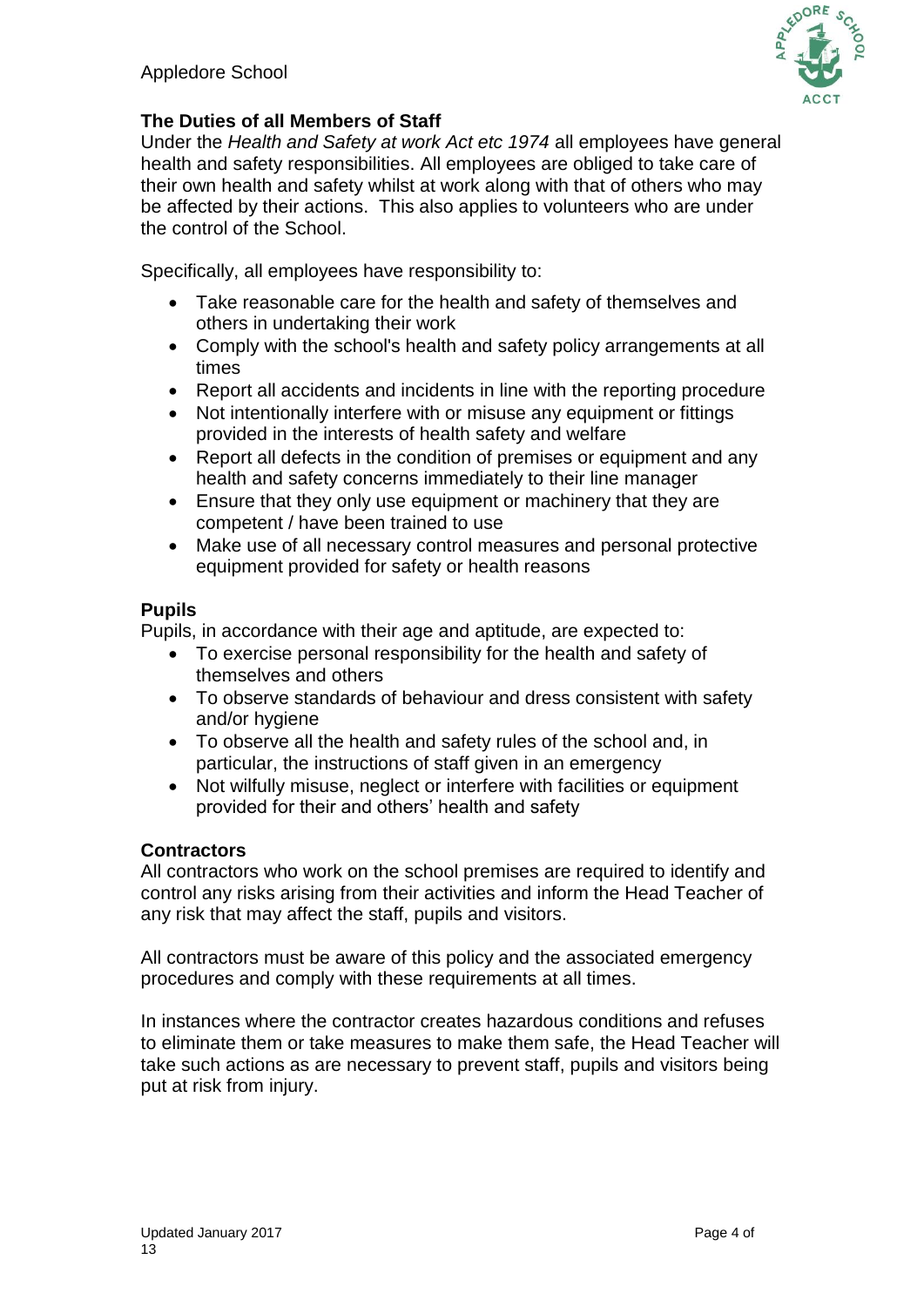

## **SECTION 3: ARRANGEMENTS**

## **Risk Assessment**

The underlying process which informs safety management is risk assessment. Assessments of significant risks will be made with those persons responsible for the activity/area affected and the significant findings of these decisions will be recorded in writing. This will be achieved principally by amending and adopting the model risk assessments provided by the Health, Safety & Wellbeing Service. Specifically the model risk assessments amended and adopted in order to identify suitable risk control measures will be as follows:

- RA22 *Primary Whole School Risk Assessment*
- RA21 *Curriculum*
- RA08 *Fire Risk Assessment*
- *RA04 Cleaning, Caretaking and Maintenance*
- *RA11 Kitchen*

Risk assessments are available for all staff to view and are held centrally in *the Office.* Wherever possible, affected staff will be included in the risk assessment process. Staff and other affected parties will be briefed in the risk assessment findings.

Risk assessment records will be reviewed *annually.* This will be identified on risk assessment record.

For full details relating to risk assessment arrangements, reference should be made to the HS0047 Guidance Note.

*Other arrangements in alphabetical order:*

### **Accident/Incident Reporting**

All employee accidents must be reported to the Governing Body. This will be achieved by entering accident details onto the OSHENS on-line accident reporting system.

Accidents to pupils and other non-employees should be recorded in the accident book. (These are located on main desk and Foundation Stage) Those accidents to pupils and members of the public which are work related, in that they have arisen out of a material defect or organisational failure, must also be reported to the Governing Body by entering accident details onto the OSHENS on-line accident reporting system.

Parents / carers will be notified immediately of all major injuries.

The Head Teacher will investigate accidents and take remedial steps to avoid similar instances recurring.

All accidents which fall within the scope of the Reporting of Diseases Injuries and Dangerous Occurrence Regulations 2013 will be reported to the HSE via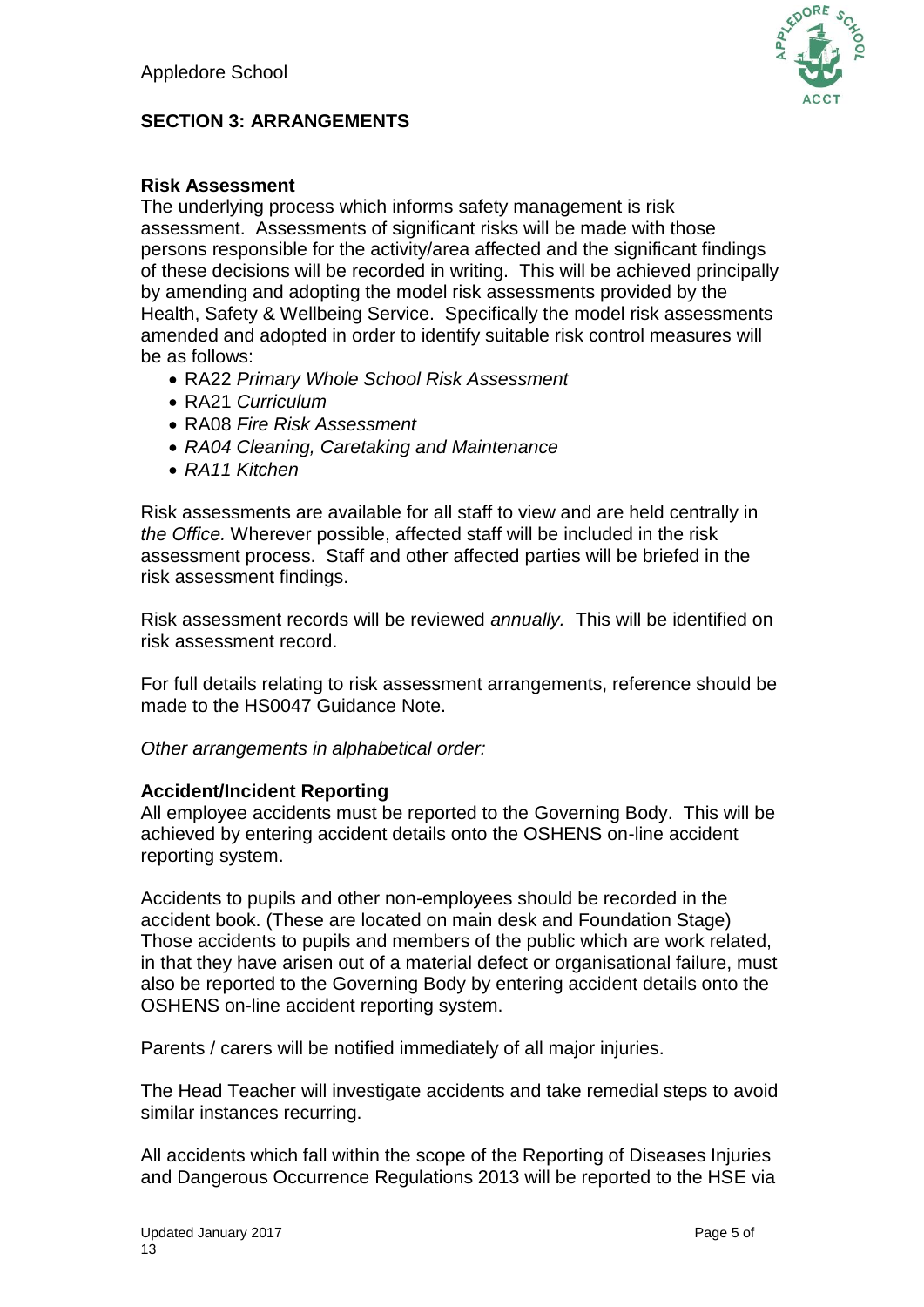

the OSHENS on-line accident reporting system. This will be undertaken by the Health, Safety & Wellbeing Service.

For full details relating to accident reporting arrangements, reference should be made to the HS001 Guidance Note.

#### **Asbestos**

The arrangements for the management of asbestos on the site are detailed in the Asbestos Management Plan (AMP). This is located in the Office in H&S File.

The Asbestos Register is held in the Office in H&S File and will be made available to all staff and contractors prior to **any** work commencing on the fabric of the building or fixed equipment containing asbestos. No work can commence until permission to work has been given by the authorising manager named in the AMP.

The authorising manager shall ensure:

- The AMP is reviewed annually and that any changes are approved by the Governing Body
- That the Asbestos Register is consulted at the earliest possible opportunity in the planning process and that **all** work on the fabric of the building or fixed equipment is approved via the completion of the ASB1 form
- A visual inspection of those asbestos containing materials remaining on site is conducted and recorded on the ASB2 form according to the frequencies identified in the AMP. Any subsequent changes to asbestos containing materials on site will be recorded in the Register

All parties will ensure that any damage to materials known or suspected to contain asbestos should be reported to *Jane Halloway* at the earliest opportunity.

For full details relating to the management of asbestos, reference should be made to the HS004 Guidance Note as well as the Asbestos Management Plan.

### **Communication and Training**

Detailed guidance and information about health & safety issues can be found in the Health, Safety & Wellbeing Service's Guidance Notes which are located in the OSHENS Document Library. The Health, Safety & Wellbeing Service also provide competent health and safety advice for school staff and can be contacted on 01392 382027 or on healthandsafety@devon.gov.uk.

The Health and Safety Law poster is displayed in *the Office.*

*Health and Safety Training* All employees will be provided with: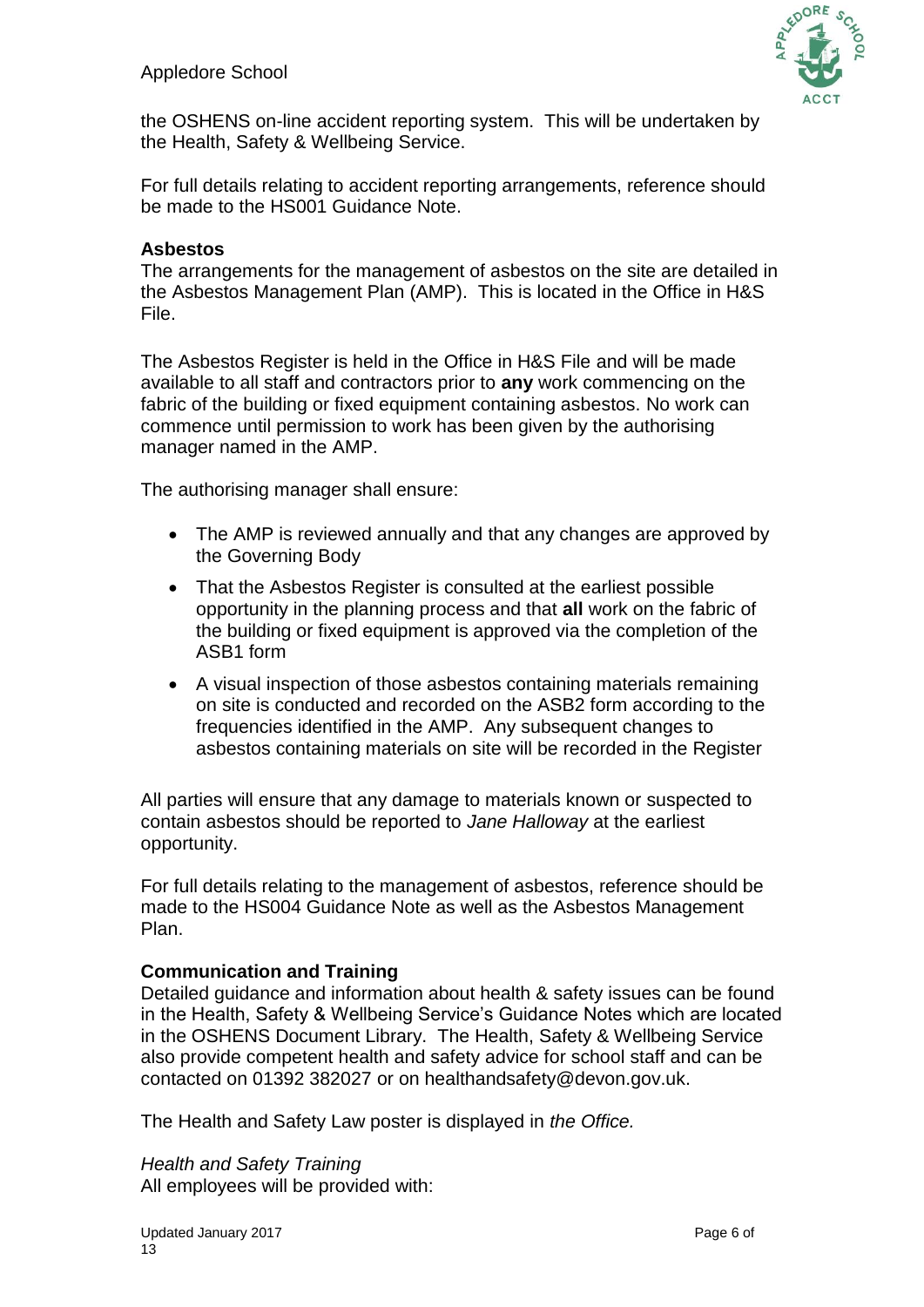

- induction training in the requirements of this policy
- updated training in response to any significant change
- training in specific skills needed for certain activities as identified by the relevant risk assessment
- refresher training where required

Training records will be kept *in the Office.* Jane Halloway is responsible for co-ordinating health and safety training needs. This includes a system for ensuring that refresher training is undertaken within the prescribed time limits.

Each member of staff is also responsible for drawing the relevant line manager's attention to their own personal needs for training and for not undertaking duties unless they are confident that they have the necessary competence. All employees shall undertake work tasks as instructed and trained.

For full details relating to staff training, reference should be made to the HSA0055 Training Guidance Note.

#### **Consultation**

Staff are represented on the Resources Committee. Consultation of day to day matters will be achieved by regular staff meetings.

Members of staff with concerns should raise them initially with their departmental head or the Health & Safety Coordinator. If required, requests for external advice should then be sought from the Health, Safety & Wellbeing Service for concerns of employees which cannot be resolved locally.

Staff should feel free to contact the appropriate trade union appointed Safety Representative. The Governing Body welcomes the support of trade unions in health and safety matters.

For full details relating to staff consultation, reference should be made to the HS008 Guidance Note.

### **Contractors**

All contractors must report to *Front Desk* where they will be asked to sign the visitors' book and wear an identification badge. Contractors will be issued with guidance and requirements for safe practice whilst on site. Where necessary, contractors will also be requested to sign to confirm that they have read and understood the Asbestos Register. To ensure contractor competency, *Annemarie Bettiss* will undertake competency checks prior to engaging a contractor.

In respect of construction works, *Annemarie Bettiss* has attended training to ensure that the client's duties under the Construction (Design & Management) Regulations 2015 have been understood and complied with. Specifically, *Annemarie Bettiss* will ensure that any Designer/Principal Designer and Contractor/Principal Contractor is appointed in writing and will ensure that a Construction Phase H&S Plan is in place prior to any works commencing on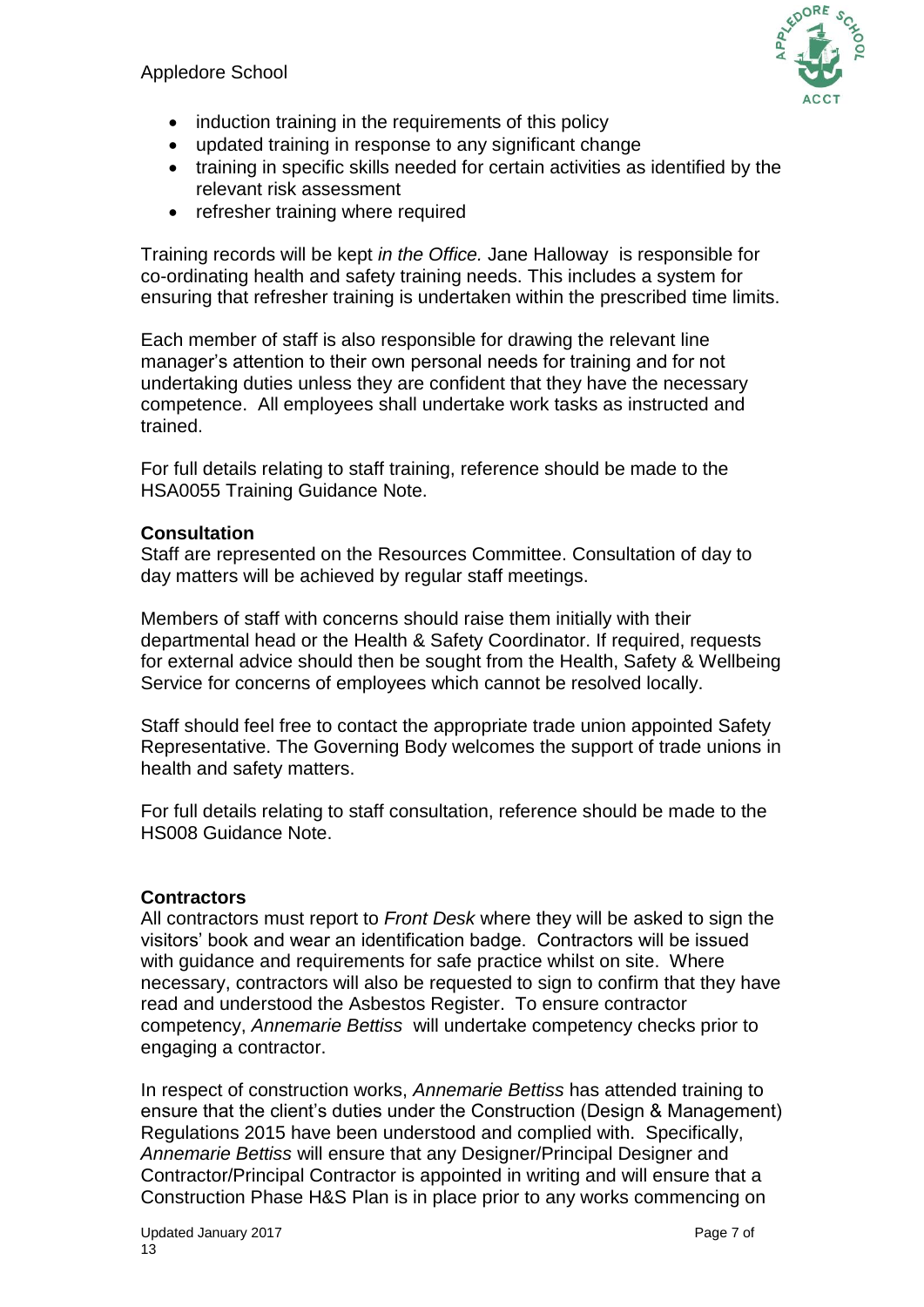

the site.

For full details relating to the control of contractors, reference should be made to the HS0007 CDM Guidance Note.

#### **Curriculum Activities**

Risk assessments for the significant hazards within curriculum activities will be carried out by the H&S coordinator using the appropriate Health, Safety & Wellbeing Service's model risk assessments listed above.

For full details relating to the primary curriculum areas, reference should be made to the HS0046 Guidance Note.

#### **Display Screen Equipment (DSE)**

All staff who use computers daily for continuous spells of an hour or more, or a total daily time of 3 hours or more will have a DSE assessment carried out. This will be achieved by completing the OSHENS DSE online training and assessment.

Staff identified as DSE users are entitled to an eyesight test for DSE use every 2 years by a qualified optician and corrective glasses (if required specifically for DSE use) subject to a total cost of £45.00.

For full details relating to DSE, reference should be made to the HS0012 DSE Guidance Note.

#### **Fire and Emergencies**

The Head Teacher is responsible for ensuring that the fire risk assessment is undertaken using the RA08 document and controls implemented accordingly. The fire risk assessment is located in the *Office* and will be reviewed annually.

Fire and emergency evacuation procedures are detailed in the Fire Emergency Plan document which is located *in the Office.* All staff will be briefed in the contents of this plan at induction and on an annual basis. This will be augmented by fire drills which will be undertaken termly. Evacuation procedures are also made known to all contractors / visitors.

*The Caretaker* is responsible for ensuring that the school's Fire Log is kept up to date.

Procedures for other critical incidents and off-site emergencies are contained within the School's Emergency Management Plan which is located *in the Office* will be reviewed annually. Emergency contact and key holder details are held *in the Office.*

For full details relating to fire safety, reference should be made to the HS0018 Fire Safety Guidance Note.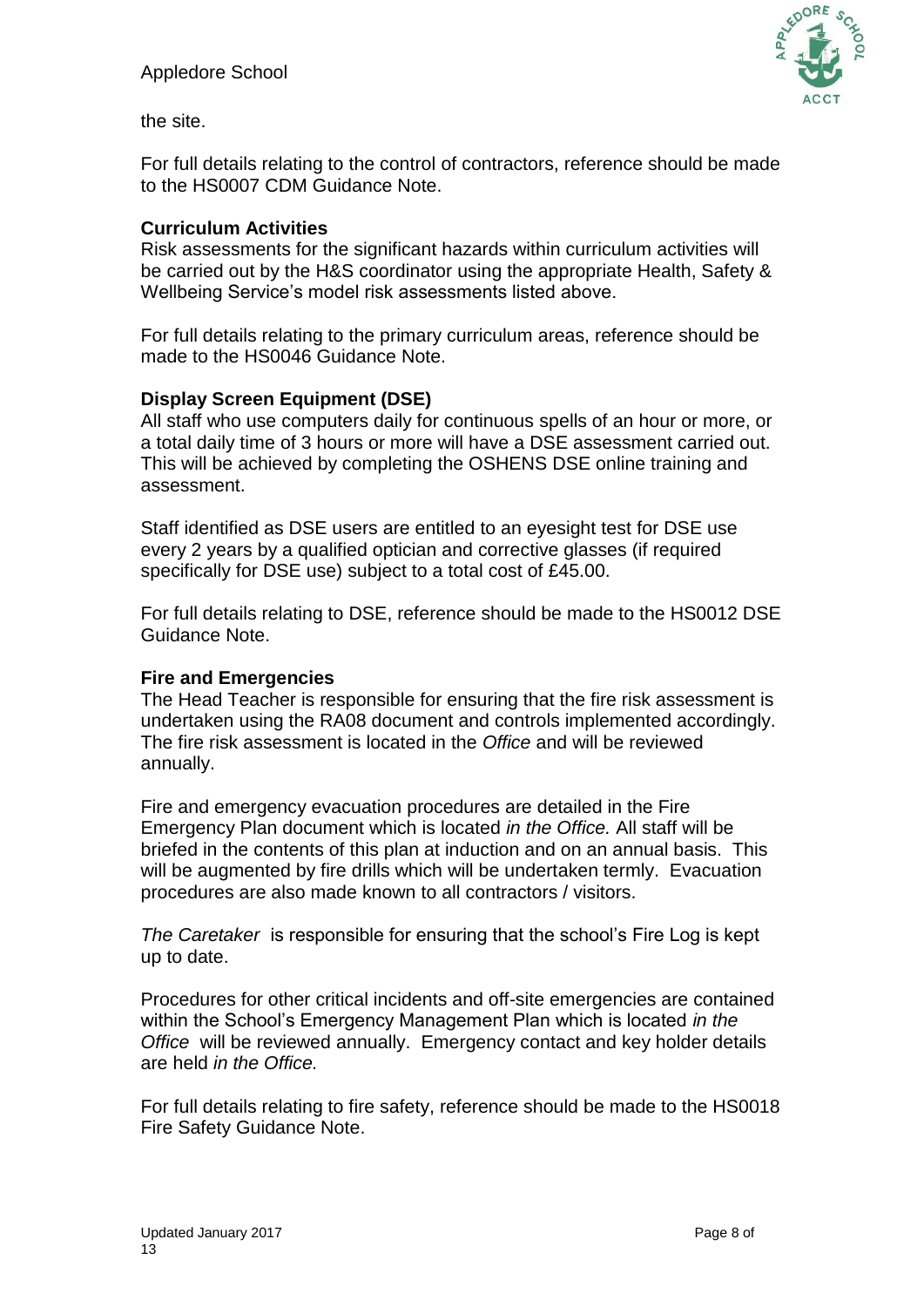

## **First Aid**

The school has risk assessed the need for first aid provision and the following first aid provision has been provided accordingly:

List of First Aiders in the Office.

First Aid boxes are located at the following locations: *In all classrooms and Front Desk*

*Jane Halloway* will ensure that refresher training is organised and for maintaining the contents of first aid boxes.

For full details relating to first aid, reference should be made to the HS0019 First Aid Guidance Note.

## **Hazardous Substances**

Where it is consistent with the effective performance of the task in hand. every attempt will be made to choose the least harmful chemical possible.

The responsible manager shall ensure that:

- an inventory of all hazardous substances used within their area of responsibility is compiled and kept up to date
- Material Safety Data Sheets (MSDS) are obtained from the relevant supplier for all such materials
- risk assessments are conducted by Andrew Halloway *(Caretaker)* to identify the safe working method and appropriate emergency procedures
- all chemicals are appropriately and securely stored out of the reach of children
- all chemicals are kept in their original packaging and never decanted into unmarked containers.

For full details relating to the control of hazardous chemicals, reference should be made to the HS0010 COSHH Guidance Note.

### **Legionella**

A water risk assessment for the school has been completed by *Churchill Services* and Andrew Halloway is responsible for ensuring that the identified operational controls are being conducted and recorded in the water hygiene log book. This risk assessment will be reviewed where significant changes have occurred to the water system.

For full details relating to the control of legionella, reference should be made to the HS0028 Legionella Guidance Note.

## **Lettings/shared use of premises**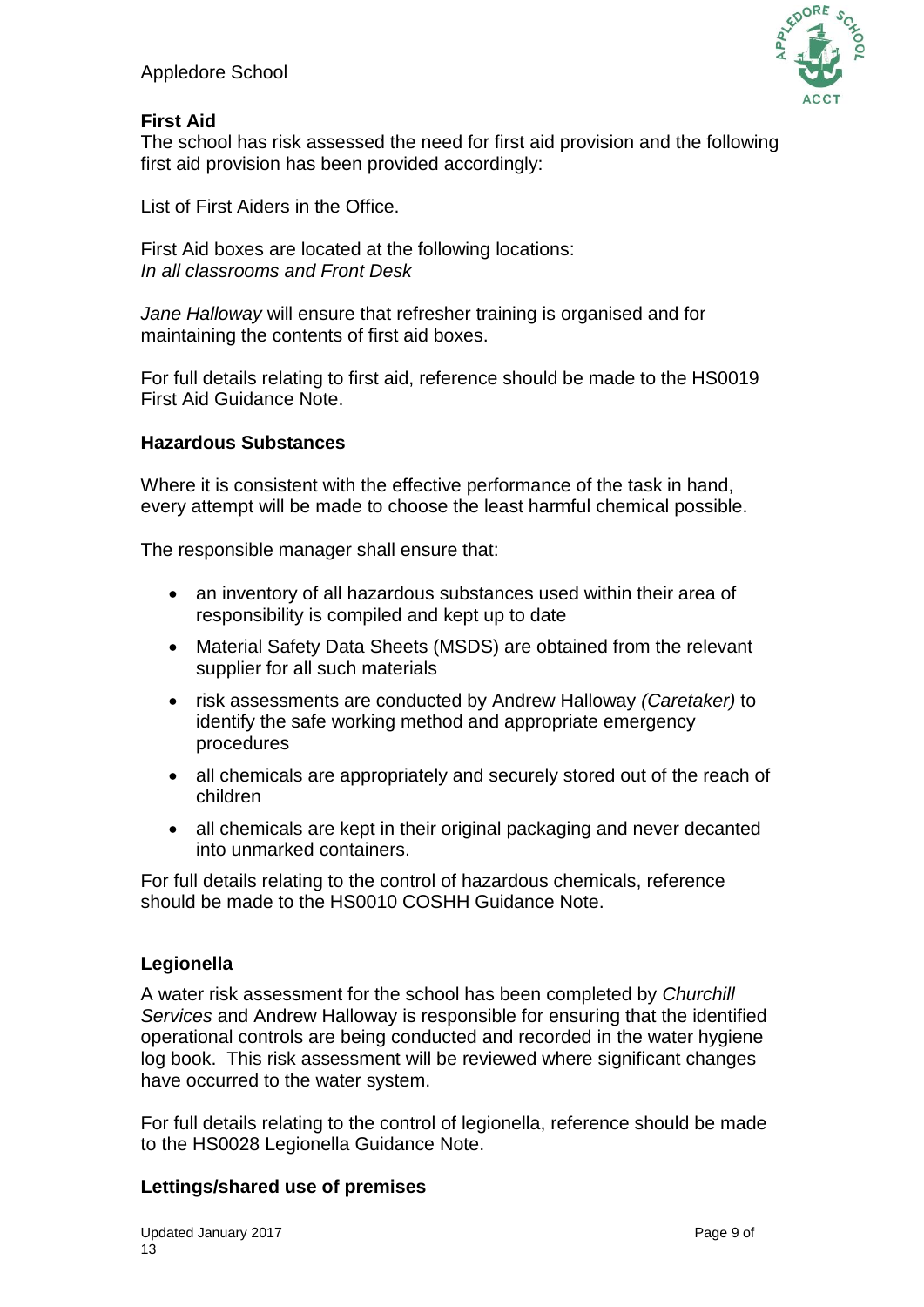## Appledore School



The Governing Body will ensure that the hirer/tenant has public liability insurance and will share with the hirer/tenant all relevant School health and safety information. The hirer/tenant will be required to provide a copy of their risk assessment where their activities present a significant hazard either to the building itself or to the safety or health of the occupants within it.

## **Maintenance of Plant and Equipment**

Regular inspection and testing of school equipment is conducted to ensure that work equipment is maintained in a safe and efficient state. Records of such monitoring will be kept by Andrew Halloway*.* All staff are required to report any problems found with plant/equipment to the Head Teacher. Defective equipment will be clearly marked and taken out of service by storing in a secure location pending repair / disposal.

The following specific statutory inspections and tests will be undertaken by a competent contractor:

- Annual gas appliance inspection and maintenance, to be undertaken by *Cannings*
- Annual gas fixed heating plant inspection and maintenance, to be undertaken by *Cannings*
- Annual gas tightness test, to be undertaken by *Cannings*
- Electrical installation inspection every 5 years by *Fordes*
- 

#### *Portable Electrical Appliances*

All staff will conduct a visual inspection of plugs, cables and electrical equipment prior to use. Defective equipment will be reported to the Head Teacher.

All portable items of electrical equipment will be subject to formal inspection and, where appropriate, a testing regime on an identified cycle dependant upon the level of risk associated with the particular appliance type. See PAT cycle in appendix. This inspection and testing will be conducted by Andrew Halloway.

Personal items of equipment should not be brought into the school without prior authorisation and must be subjected to the same inspection process as school-owned equipment.

For full details relating to work equipment and electrical safety, reference should be made to the HS0016 and HS0058 Guidance Notes.

### **Medication Arrangements**

Arrangements for medication are detailed in the separate Administration of Medicines Policy, which is reviewed annually. A copy of this policy can be found in *the Office.*

For full details relating to the administration of medication, reference should be made to the HS0032 Medication Guidance Note.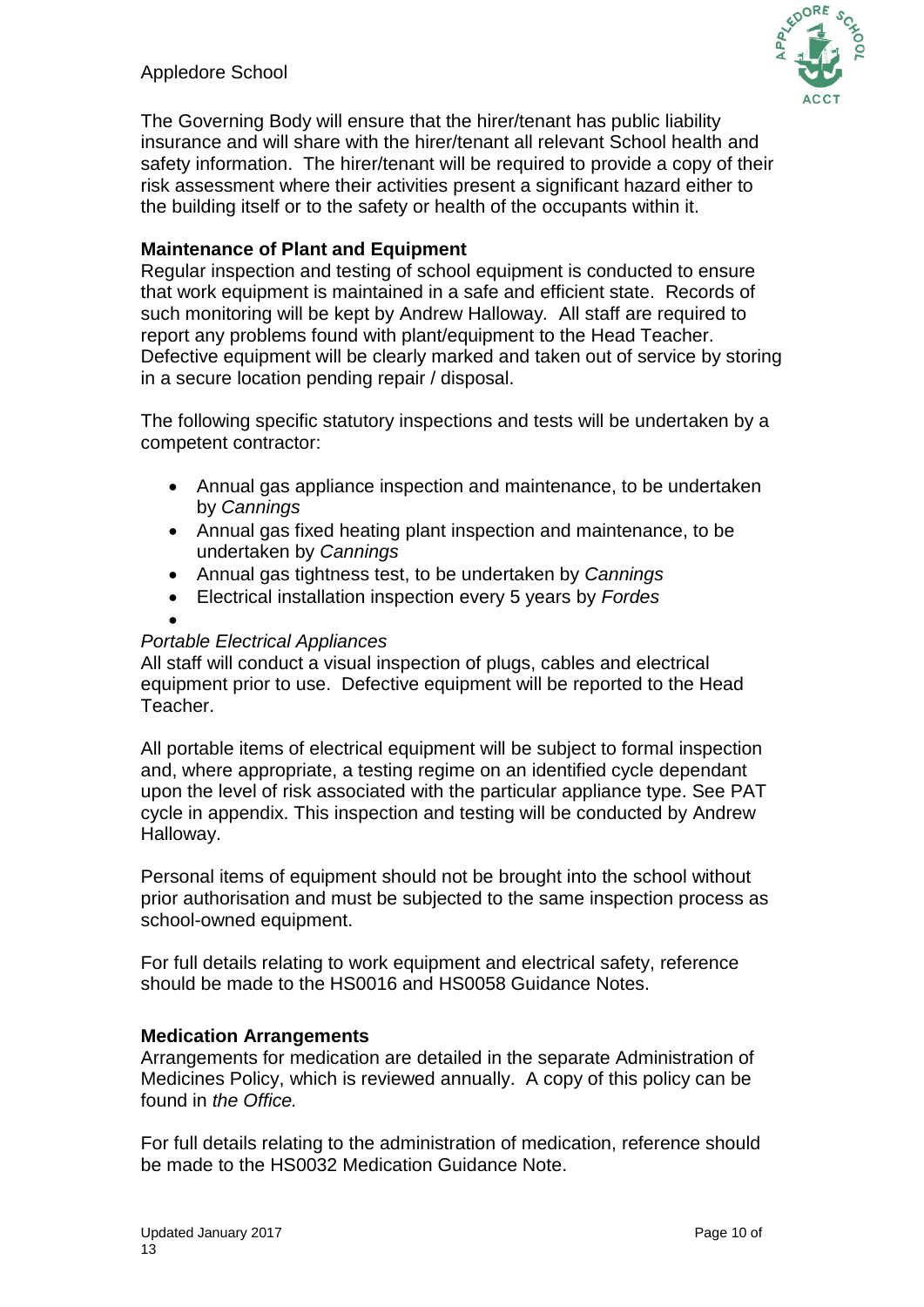

## **Monitoring**

The Head Teacher will put in place procedures to monitor compliance with the arrangements described in this policy. The central component of this process is the 3 yearly Health & Safety Review process undertaken by the Health, Safety & Wellbeing Service. Feedback from this process is to be referred to the Governing Body.

A general inspection of the site will be conducted *termly* and be undertaken by *Headteacher and Caretaker.* Feedback from this process is to be referred to the Governing Body.

Other processes employed to monitor compliance with this policy and health and safety performance in general include:

- *summary of findings from formal maintenance reports forwarded to the Governing Body;*
- *training audits,*
- *accident book review*

For full details relating to monitoring, reference should be made to the HS0005 Audit & Monitoring Guidance Note.

## **Moving and Handling**

The risk assessment of significant manual handling tasks is undertaken as described in the risk assessment section above. Staff engaged in these activities will be provided with information on safe moving and handling techniques and will receive specific training where the need is identified in the risk assessment.

For full details relating to moving and handling, reference should be made to the HS0034/35 Moving and Handling Guidance Notes.

### **Offsite Visits**

In line with the *Outdoor Education, Visits and Off-site Activities Health & Safety Policy*, the DCC Educational Visit Adviser will be notified of all Category B and C visits via the *Evolve* online system.

For lower risk Category A visits the School's Educational Visits Co-ordinator, Jane Halloway*,* will check the documentation and planning of the proposed activity and initially approve the visit before referring to the Head Teacher for final approval.

For full details relating to educational visits, reference should be made to the *Outdoor Education, Visits and Off-site Activities Health & Safety Policy 2014*.

## **Personal Safety and Security**

The school believes that staff should not be expected to put themselves in danger and will not tolerate violent / threatening behaviour to its staff. A separate specific Behaviour Policy is in place at the school.

Staff will report any such incidents on the OSHENS system in accordance with agreed accident/incident reporting procedures.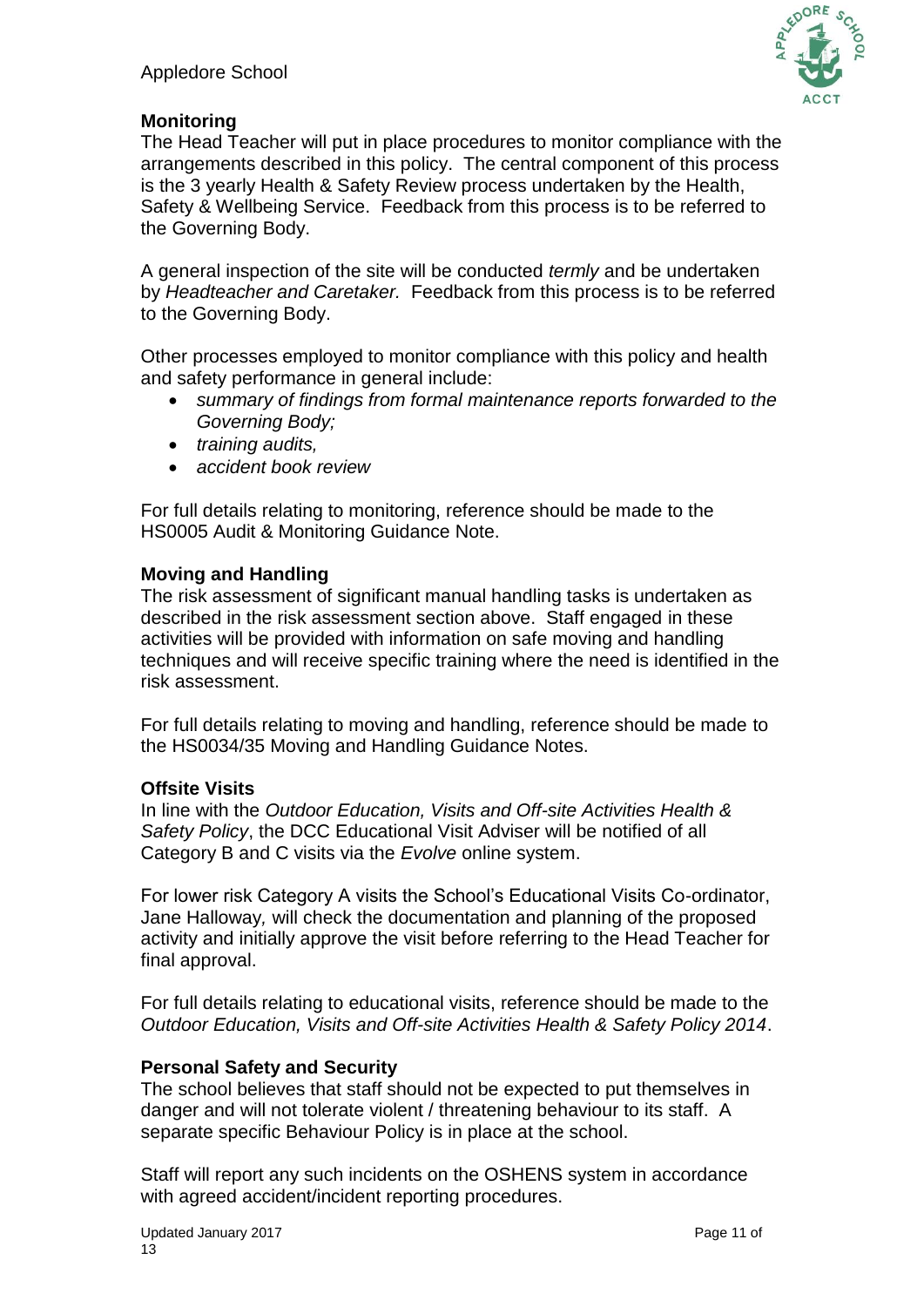

Working alone will be avoided wherever possible. Work carried out unaccompanied or without immediate access to assistance will be risk assessed by the Head Teacher in order to identify and implement control measures. The requirement to undertake a lone working risk assessment will also extend to working alone off-site where staff conduct home visits.

Staff working outside normal school hours must obtain permission of the Head Teacher.

Risk assessments will be reviewed annually or after significant change and recorded by amending the RA22 Risk Assessment.

### *School Security*

The Head Teacher is responsible for undertaking a risk assessment for site security in order to identify and implement control measures in this area. This will be reviewed annually or after significant change and recorded by amending the relevant section of the RA22 risk assessment document.

For full details relating to security and lone working issues, reference should be made to the HS0031 Lone Working and HS0050 Security Guidance Note.

### **Stress/Wellbeing**

The school is committed to promoting high levels of health and well being and recognises the importance of identifying and reducing workplace stressors through risk assessment in line with the HSE's management standards.

*The school buys back Wellbeing@Work occupational health support.*

Where appropriate, risk assessment findings will be recorded on the RA25 document.

For full details relating to staff wellbeing, reference should be made to the HS0024 Health Issues for Staff Guidance Note.

### **Work at Height**

Work at height will be avoided wherever possible. Work carried out at height where a significant injury could result will be risk assessed by the relevant line manager in order to identify and implement control measures. Staff who work at height will be briefed in risk assessment findings. When working at height (including accessing storage or putting up displays) appropriate stepladders or kick stools are to be used. Staff *must not* climb onto chairs.

Formal training on work at height will be undertaken where the need is identified in the risk assessment process described above. It will be ensured that:

- all work at height is risk assessed and properly planned and organised
- all those involved in work at height are trained and competent to do so
- the use of access equipment is restricted to authorised users